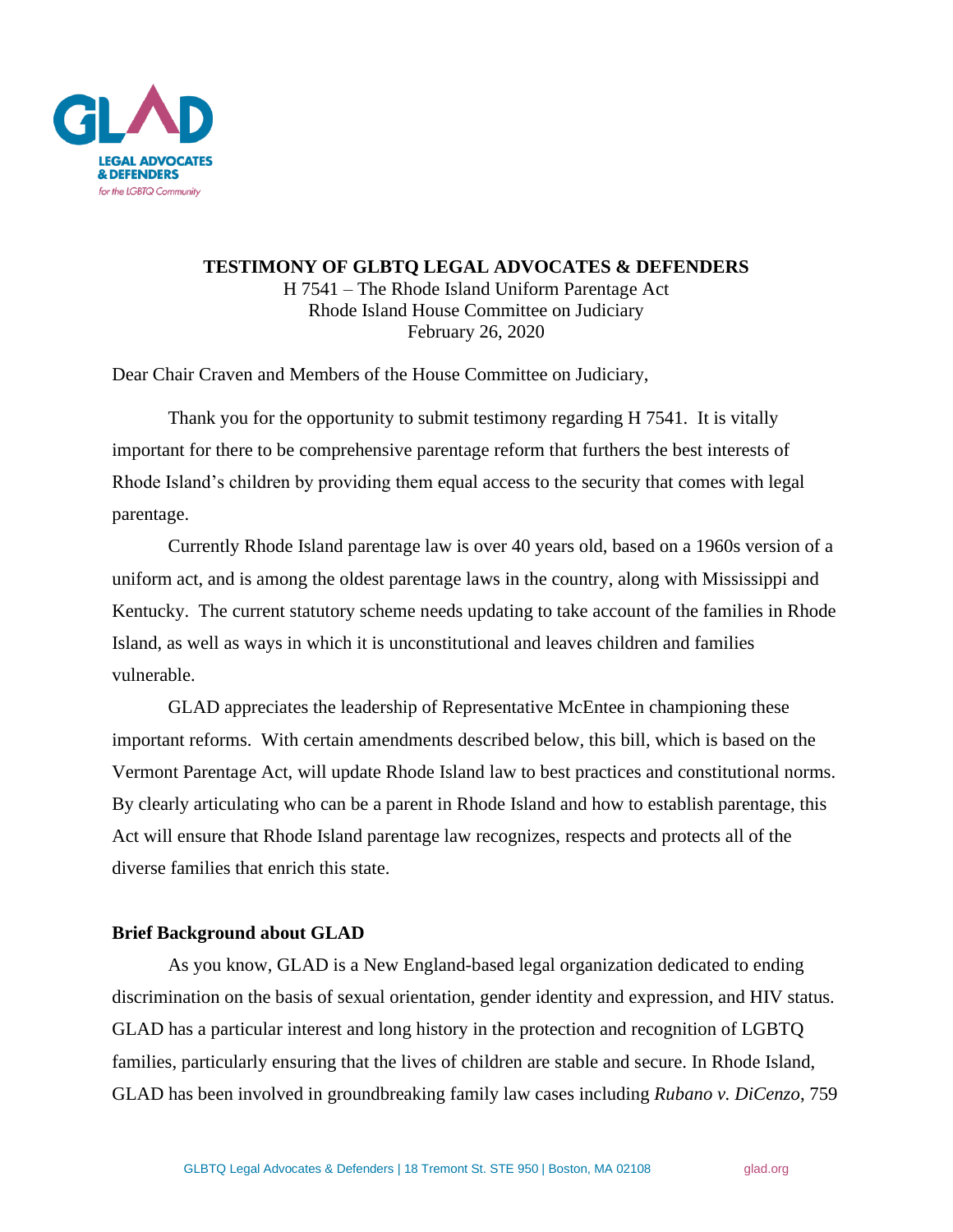A.2d 959 (R.I. 2000) and *In Re Parentage of a Minor Child*, No. 2015-0877-1 (R.I. Fam. Ct. Oct. 26, 2016), https://www.glad.org/wp-content/uploads/2017/01/in-re-parentage-minordecision-10-26-16.pdf. In other New England states, GLAD has successfully litigated cases to protect children born into same-sex relationships, including in Massachusetts (*Partanen v. Gallagher*, 475 Mass. 632, 59 N.E.3d 1133 (Mass. 2016); *Hunter v. Rose*, 463 Mass. 488, 975 N.E.2d 857 (Mass. 2012)), New Hampshire (*In re Guardianship of Madelyn B*., 166 N.H. 453, 98 A.3d 494 (N.H. 2014)), and Vermont (*Baker v. State,* 170 Vt. 194, 744 A.2d 864 (Vt. 1999); *Miller-Jenkins v. Miller-Jenkins*, 180 Vt. 441, 912 A.2d 951 (Vt. 2006); *Sinnott v. Peck*, 2017 Vt. 115, 2017 Vt. LEXIS 133 (Vt. 2017)).

Beyond the courtroom, GLAD has successfully worked in coalition on legislation promoting the security of children regardless of the circumstances of their birth, including children born through assisted reproduction, to non-marital parents, and to LGBTQ parents. Another GLAD attorney collaborated in drafting the statute that became the Maine Parentage Act, 19-A M.R.S. §1831 et seq., a comprehensive update to Maine's parentage statutes enacted in 2015. In the 2017-2018 legislative session, I collaborated with stakeholders in Vermont to pass the Vermont Parentage Act ("VPA"). See H. 562, Reg. Sess. (Vt. 2018). Effective July 2018, the VPA modernized decades-old statutes and added to Vermont law critical advances designed to protect children, including access to parentage through assisted reproduction, access to parentage through surrogacy, and access to parentage through a gender-neutral voluntary acknowledgment of parentage (VAP). Currently, I serve on the Uniform Law Commission's national Uniform Parentage Act Enactment Committee, and, through that work, I am in regular communication with the two leading legal scholars on parentage in the United States – Professor Courtney Joslin of the University of California Davis and Professor Doug NeJaime of Yale University. I am also actively involved in legislative efforts on parentage in Massachusetts, Connecticut and New Hampshire. GLAD is deeply engaged in and committed to best practice legislation that protects all children, regardless of the circumstances of their birth.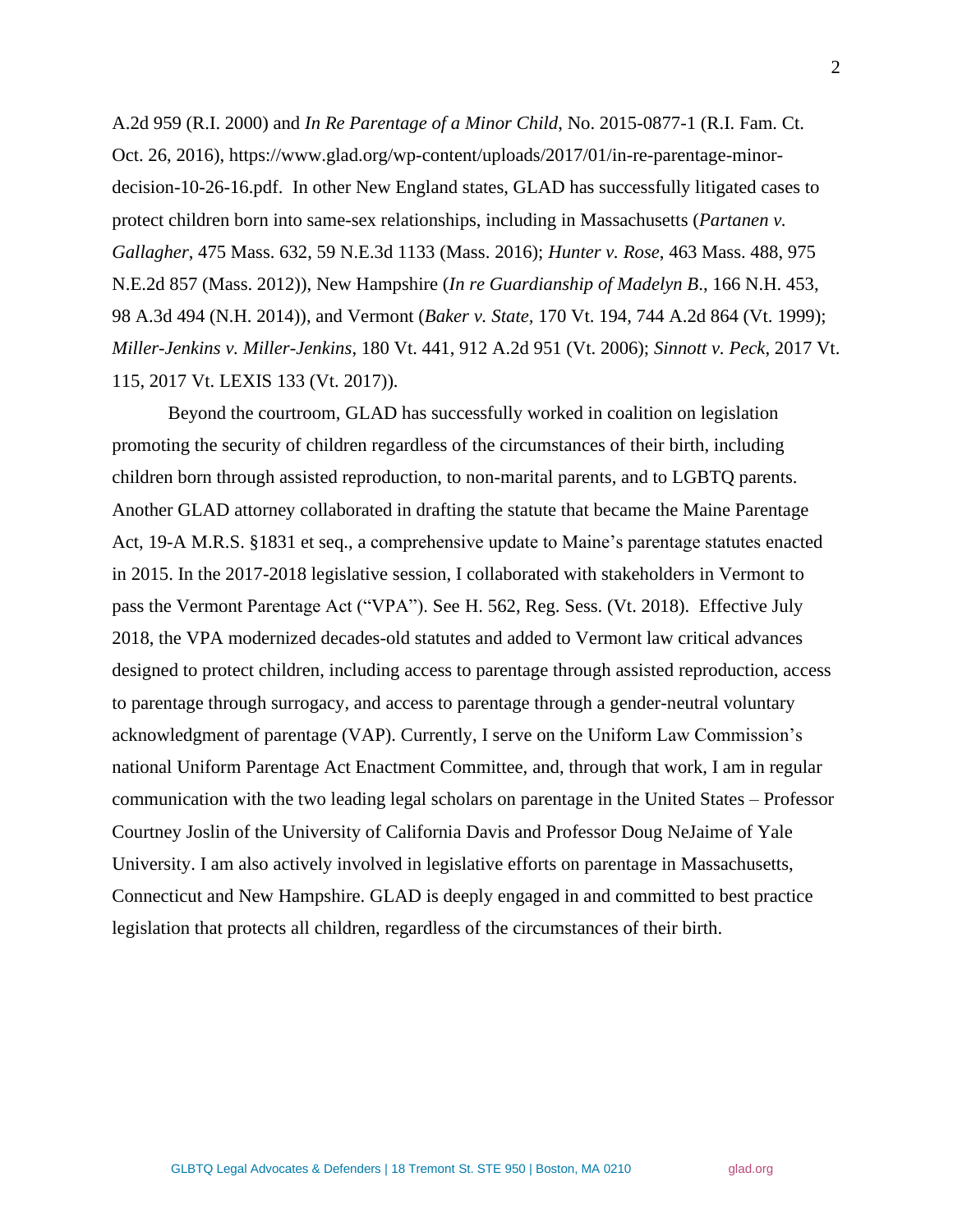## **Brief Background on Parentage and the Need for Reform**

Parentage refers to the *legal* parent-child relationship. This legal bond is core to a child's stability and security. Legal parentage comes with a number of rights such as custody, parenting time and decision making, and it also comes with a number of responsibilities such as providing care, financial support, and health insurance. That legal parentage brings emotional security to children.

Establishing parentage as soon after birth as possible ensures that a child is secured to their parents for all purposes and increases clarity for all involved in a child's life. This is particularly important if a problem arises; for example, legal parents are able to make medical decisions, to provide health insurance and other benefits, and to ensure that their child inherits in the event of death. The rapid clip of changes in society and family creation have outpaced Rhode Island parentage law, which has not been updated in over 40 years. For example, as in all states, nonmarital births are common: 45.1% of all births in 2015 (4,957 out of 10,993 births) were births to unmarried people.<sup>1</sup> Additionally, births from assisted reproductive technology are becoming increasingly common. In 2015, 2.4% of all Rhode Island births involved the use of assisted reproductive technology (268 out of 10,993 births).<sup>2</sup> **Despite the reality of Rhode Island families, current law treats children of some unmarried couples differently, has no statutes protecting children born through assisted reproduction, <sup>3</sup> and has no protections for anyone involved in the surrogacy process.** Rhode Island has become an outlier, and children and families are directly impacted as a result. Comprehensive legislation is needed to

<sup>&</sup>lt;sup>1</sup>National Vital Statistics Reports, CDC, Vol. 66, No. 1, January 5, 2017, Table I-4. Further, the Office of Child Support Services reports that 50% of RI children are born to non-marital parents. <sup>2</sup> Assisted Reproductive Technology Surveillance – United States, 2015, CDC, Feb. 16, 2018, Table 3. According to 2016 Centers for Disease Control data, over 2.5% of births here are through assisted reproduction, which is higher than the national average. See https://www.cdc.gov/art/state-specific-surveillance/index.html.

<sup>&</sup>lt;sup>3</sup> This lack of protection is ironic given that Rhode Island provides comprehensive insurance coverage for assisted reproduction. According to the CDC's report on 2015 ART statistics, only four states (Illinois, Massachusetts, New Jersey, and Rhode Island) have comprehensive mandated health insurance coverage for ART procedures (i.e., coverage for at least four cycles of IVF). *See* Assisted Reproductive Technology Surveillance – United States, 2015, CDC, Feb. 16, 2018.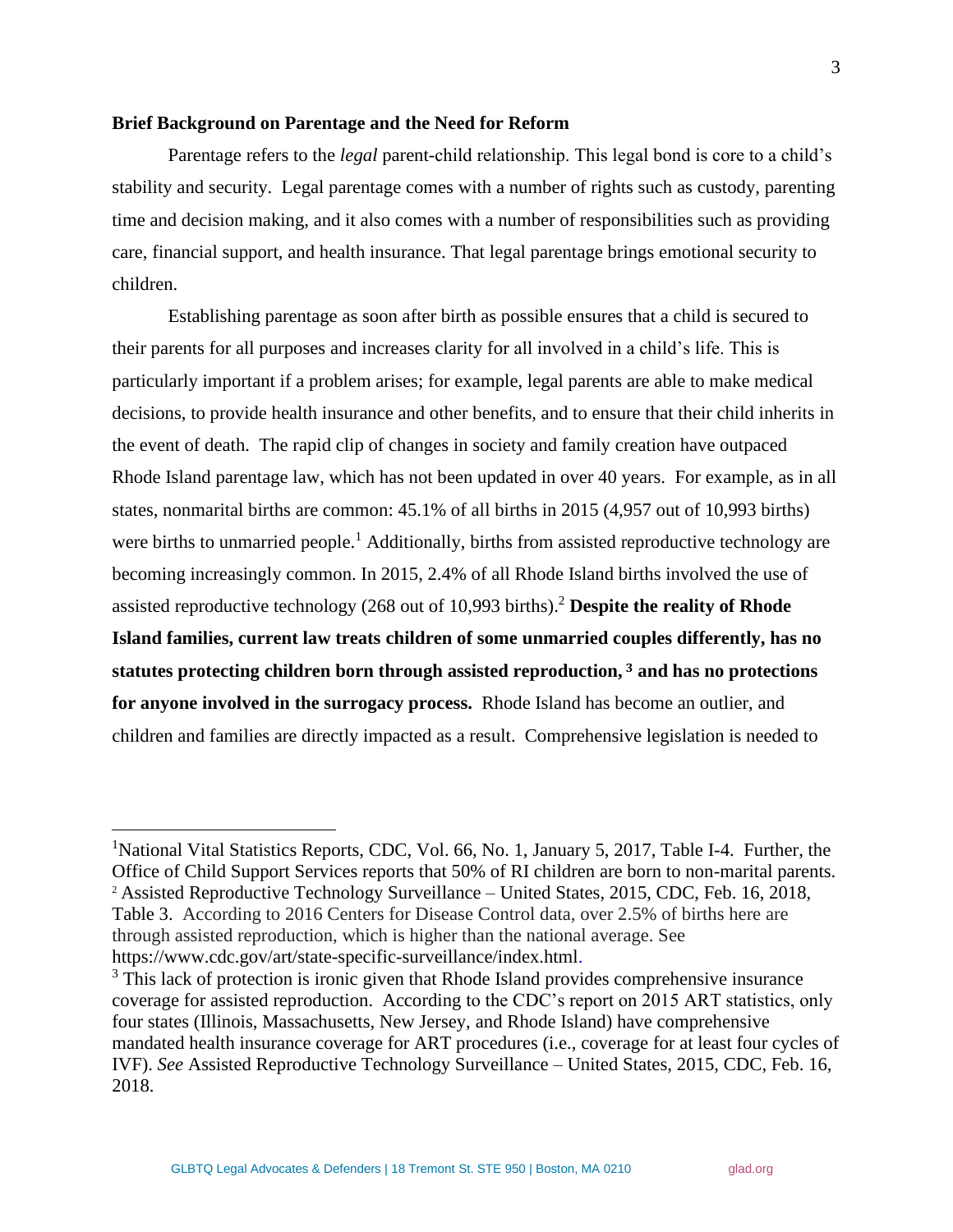provide clarity for courts and equal protections for children, regardless of the circumstances of their birth.

#### **Brief Overview of the Legislation**

The intent of this bill, around which there is much consensus because of the hard work of many people, is to ensure that all children in Rhode Island have an equal path to the security of legal parentage. GLAD supports the aim of H 7541 and is committed to ensuring that the Act is constitutional, internally consistent, and best practice.

Through this bill, the Legislature will respond to the needs of children and families for clarity, stability and equality in their family relationships. Substantively, this bill, which is based on the structure of the Vermont Parentage Act and incorporates the input of key stakeholders, particularly the Family Court, addresses the following areas:

- 1. General provisions, which includes definitions, scope, and general procedural issues (Article 1);
- 2. Establishment of Parentage, which provides an overview of the ways in which a person can establish parentage, which are birth, adoption, acknowledgement, presumption, de facto parentage, consent to assisted reproduction, and consent to a gestational carrier agreement (Article 2);
- 3. Voluntary Acknowledgement of Parentage, which ensures that parents have a simple, administrative route to parentage in compliance with federal law (Article 3);
- 4. Parentage by presumption, including a marital presumption and non-marital presumption (Article 4);
- 5. De facto parentage, which codifies existing Rhode Island case law (Article 5);
- 6. Genetic parentage (Article 6);
- 7. Parentage by assisted reproduction (Article 7);
- 8. Parentage by gestational carrier agreement (Article 8);
- 9. The bill also includes access to information about gamete donors for donor-conceived children and when medical information is helpful (Article 9); and
- 10. Miscellaneous provisions, which addresses technical issues such as effective date (Article 10).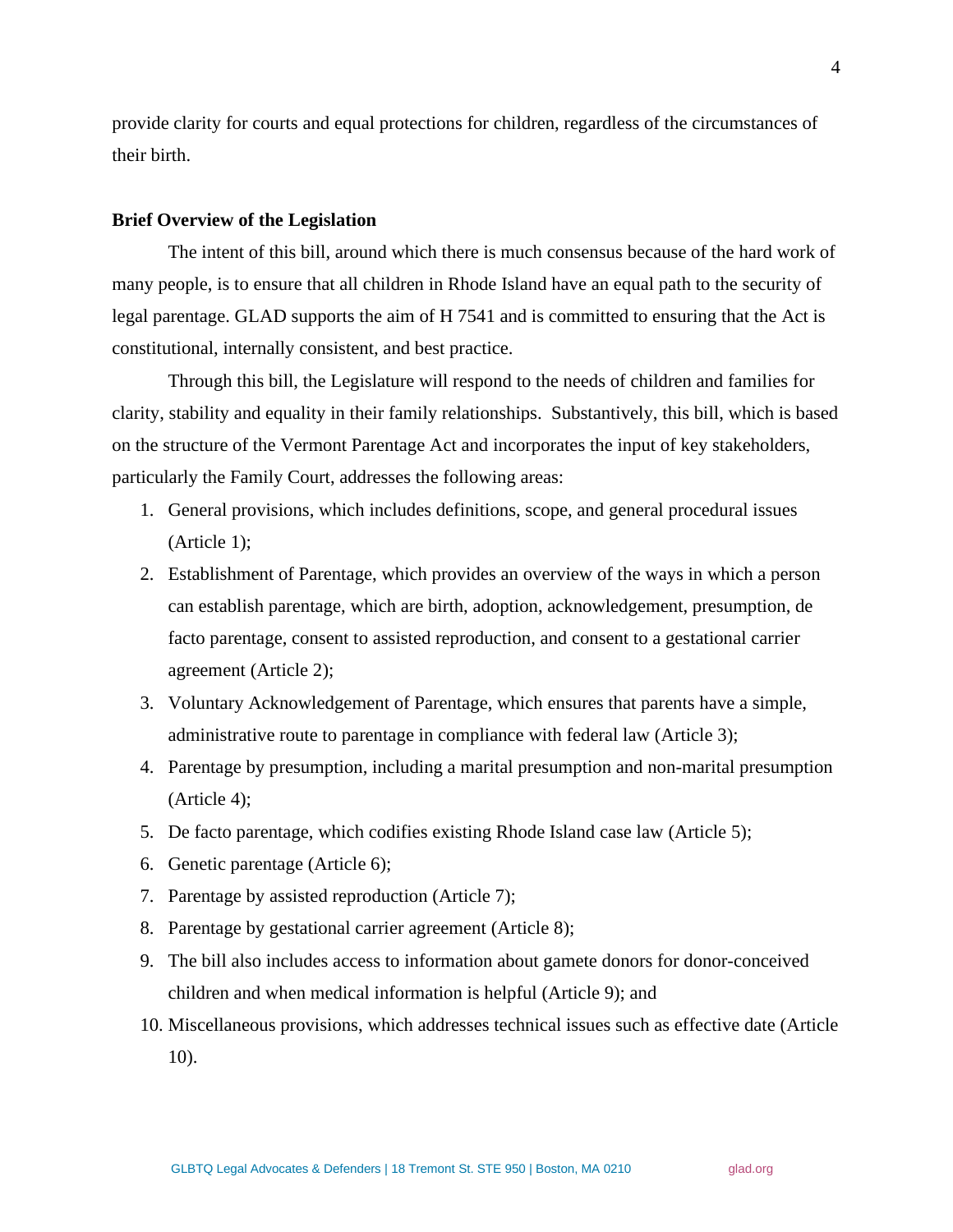In other words, the proposed Rhode Island Uniform Parentage Act provides a clear and comprehensive framework for determining legal parentage that is accessible and consistent. It addresses the realities of Rhode Islanders today, particularly the increased use of assisted reproduction and surrogacy to create families, and ensures equality for all children and families by not discriminating on the basis of marital status or gender. The Rhode Island Uniform Parentage Act would clarify who can be established as a parent in Rhode Island and how to establish that legal parentage. One very important caveat is that the proposed statutory scheme does not disturb established law regarding parental rights and responsibilities; rather, the court would maintain the discretion to assess the best interests of children and parental rights and responsibilities.

#### **Brief Overview of Necessary Amendments**

H 7541 has many important provisions that GLAD supports and goes a long way to modernizing Rhode Island parentage law to protect children. We believe certain amendments are needed to ensure that the bill is internally consistent, constitutional and consistent with best practice. The amendments identified below are central to ensuring clarity and equality so that that all children have equal access to establishing their parentage despite the circumstances of their birth, particularly in Article 7 (parentage through assisted reproduction) and Article 8 (parentage through surrogacy). Our hope is to collaborate with the Committee on addressing these changes.

#### **Key Amendments in Detail**

# **Key Amendments regarding parentage through Assisted Reproduction**

### **1. Remove Section 401(a)(5) (Page 24, line 33 – Page 25, line 2)**

The Act sets forth a number of different ways a person can establish their parentage. One method is by proof of an unrebutted presumption of parentage. H 7541 adds a new presumption of parentage – Section  $401(a)(5)$  – that establishes a parentage rule for intended parents of children conceived through assisted reproduction that is *inconsistent with* the parentage rules set forth in Article 7. This does not appear in the Vermont Parentage Act, the UPA 2017, or the law of any other state.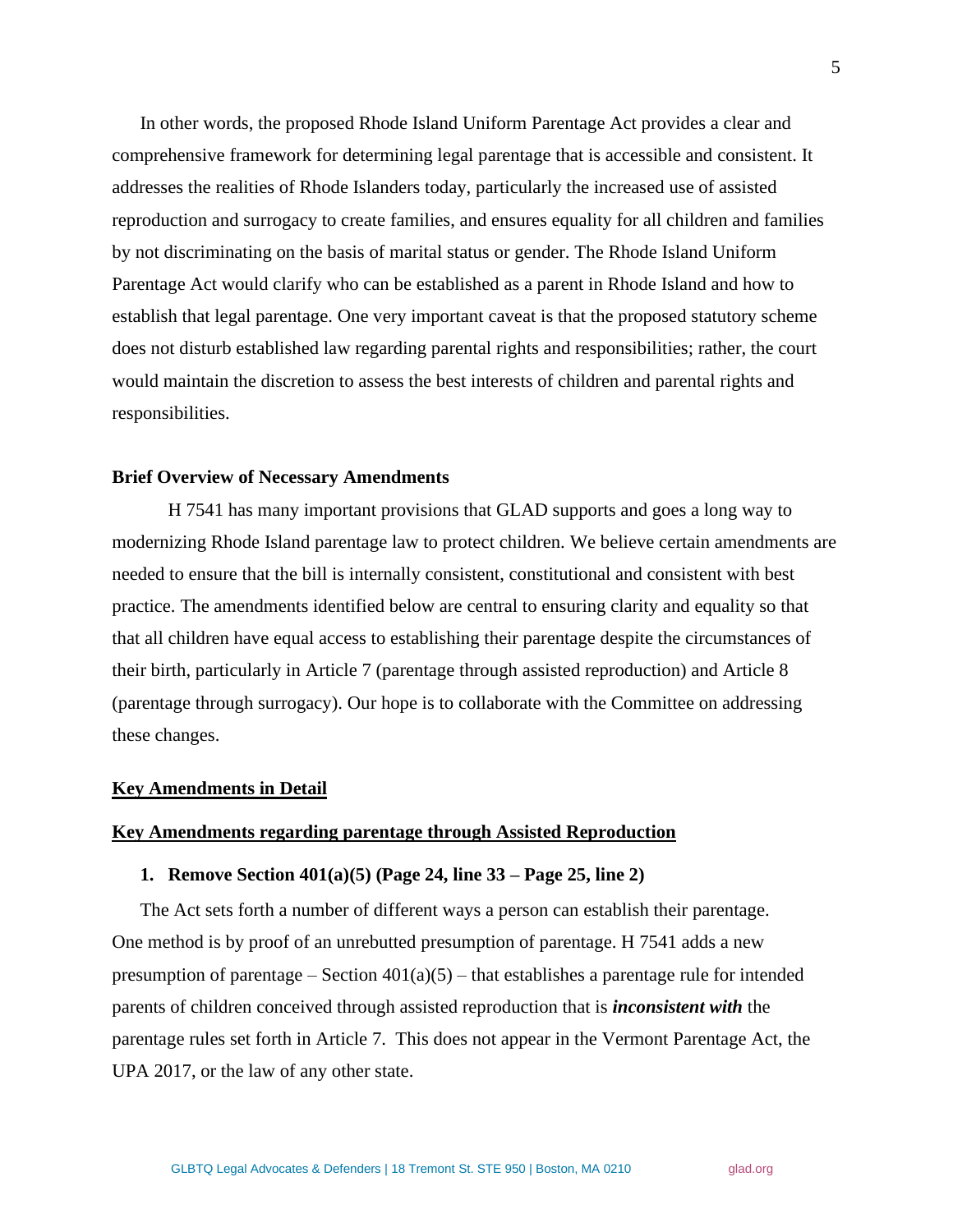As the name suggests, presumptions can be challenged within the parameters set forth in the Act, and if not challenged, they are solidified. Thus, in some circumstances, a person who is entitled claim a parentage presumption may be held by a court to be a nonparent.

Newly proposed subsection 401(a)(5) establishes a *presumption of parentage* for intended parents of children born through assisted reproduction and not, as we suggest, *legal parentage*. Subsection 401(a)(5) provides that a person is *presumed to be a parent* if: "The individual resided with the birth parent and entered into an agreement with the birth parent to have a child through assisted reproduction and to assume all the duties and responsibilities of parentage, to raise the child together as co-parents, and consented to be named as a parent on the child's birth certificate."

But in so doing, it erects a parentage rule which is *different from and inconsistent with* the rules set forth in Article 7. Under Article 7, an intended parent who properly consents to assisted reproduction *is a legal parent*. Legal parentage is a conclusive parentage status with immediate security for the children and their parents. The Article 7 approach – treating parents who consent to assisted reproduction with the intent to be parents as parents -- has been part of the UPA since 1973 and is the rule that is followed throughout the country. In addition, a parent who is named on a child's birth certificate is also a legal parent under other provisions of the bill. See Article 3. What this means is that Section 401(a)(5) creates internal inconsistencies within the Act. Leaving it in the legislation will cause confusion and uncertainty for children, families, and judges about who is a legal parent for a wide swath of children. **Section 401(a)(5) should be removed from H 7541.**

## **2. Remove Section 702(b) (Page 33, lines 13-18)**

Rhode Island is the only New England state without any statutory protections for children born through assisted reproduction. Many children born through assisted reproduction are born as a result of gamete donation. An important benefit of the Act is to provide clarity with regard to the status of gamete donors.

H 7541 sets forth *two different, inconsistent rules* for determining the parentage of a person who provides gametes for assisted reproduction with the intent to parent the resulting child. One rule is set forth in the newly added subsection 702(b). This rule contradicts the parentage rules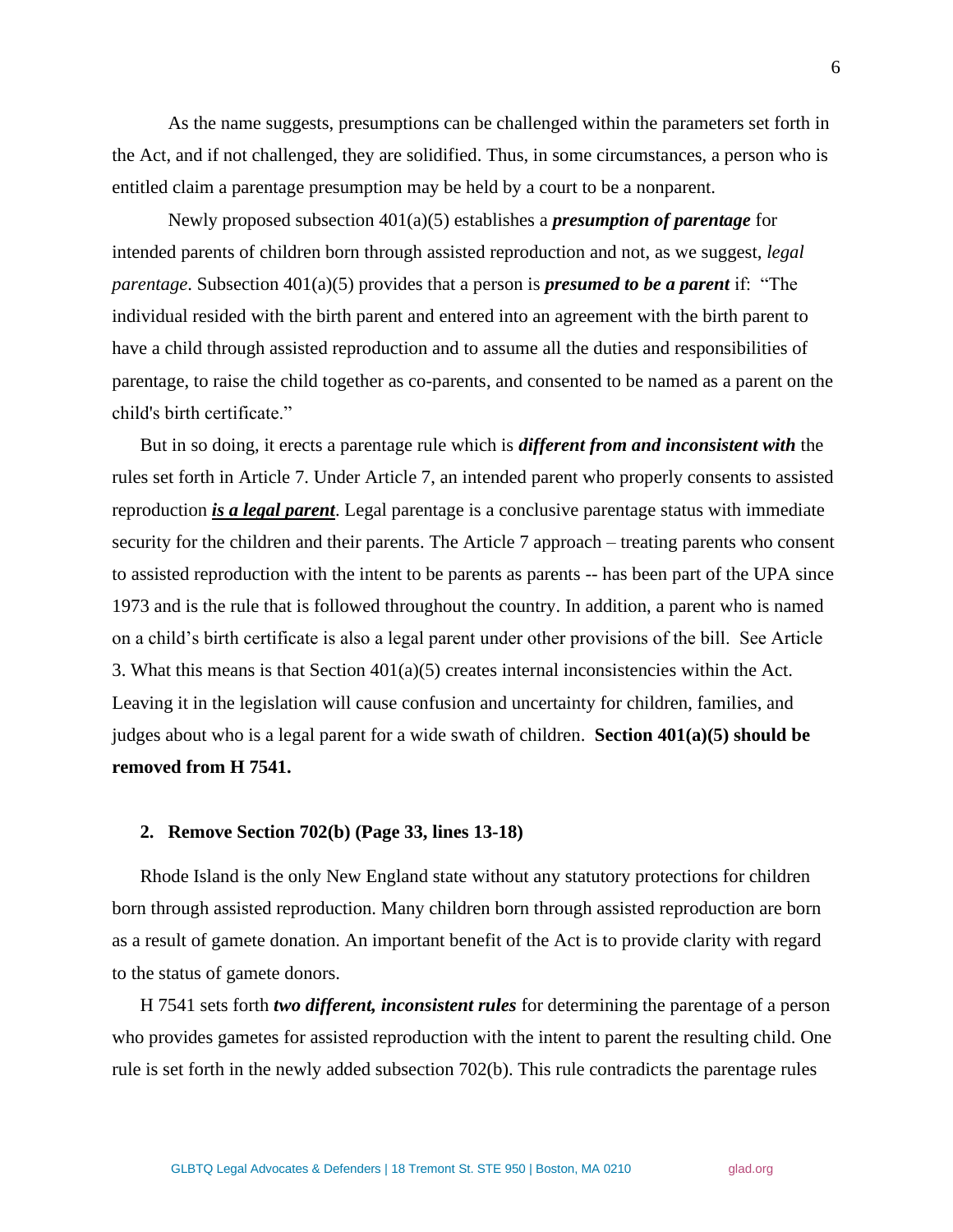set forth in Sections 703 and 704. To provide clarity for the child, the parties, and the court, subsection 702(b) of H 7541 should be removed to ensure that there is a single legal standard that applies.

Under Section 703, any person, including a person who provides a gamete, who consents to assisted reproduction in compliance with Section 704 is a parent. Section 704 provides that a person can establish the necessary consent through a written agreement, an oral agreement, or by residing with the child after birth and developing a parental relationship with the child. By contrast, newly added Section 702(b)(2) seems to require a gamete provider who intends to be a parent to have a written agreement prior to birth. It is unclear how these two provisions would be reconciled in the event they are not both complied with. And if Section 702(b)(2) controls in cases involving intended parents who are gamete providers, it would erect a more difficult parentage standard for people who are both intended and genetic parents. **Section 702(b) should be removed from H 7541.**

## **3. Amend or Remove 704(b)(2) (Page 33, lines 32-34)**

Section 704 provides how intended parents must demonstrate consent to parent a child born as a result of assisted reproduction. The section prefers a written agreement but, importantly, provides that people can demonstrate consent in other ways, including an oral agreement or by conduct. These are very important protections to ensure that parentage establishment is accessible to all Rhode Islanders.

H 7541 contains language about demonstrating consent to parentage through conduct in Section  $704(b)(2)$ . The language provides that the parties can establish the necessary consent if: "The parties resided together and decided to have a child together through assisted reproduction and to assume all the duties and responsibilities of parentage, to raise the child together as coparents and each consents to being listed as a parent on the birth certificate."

The House bill language does not track language of any other state or model act. It is inconsistent with other parts of the Act, including Article 3. For example, if an unmarried person consents to being listed as a parent on the birth certificate, that means they have signed a VAP form. Properly completing a VAP form establishes the person's parentage.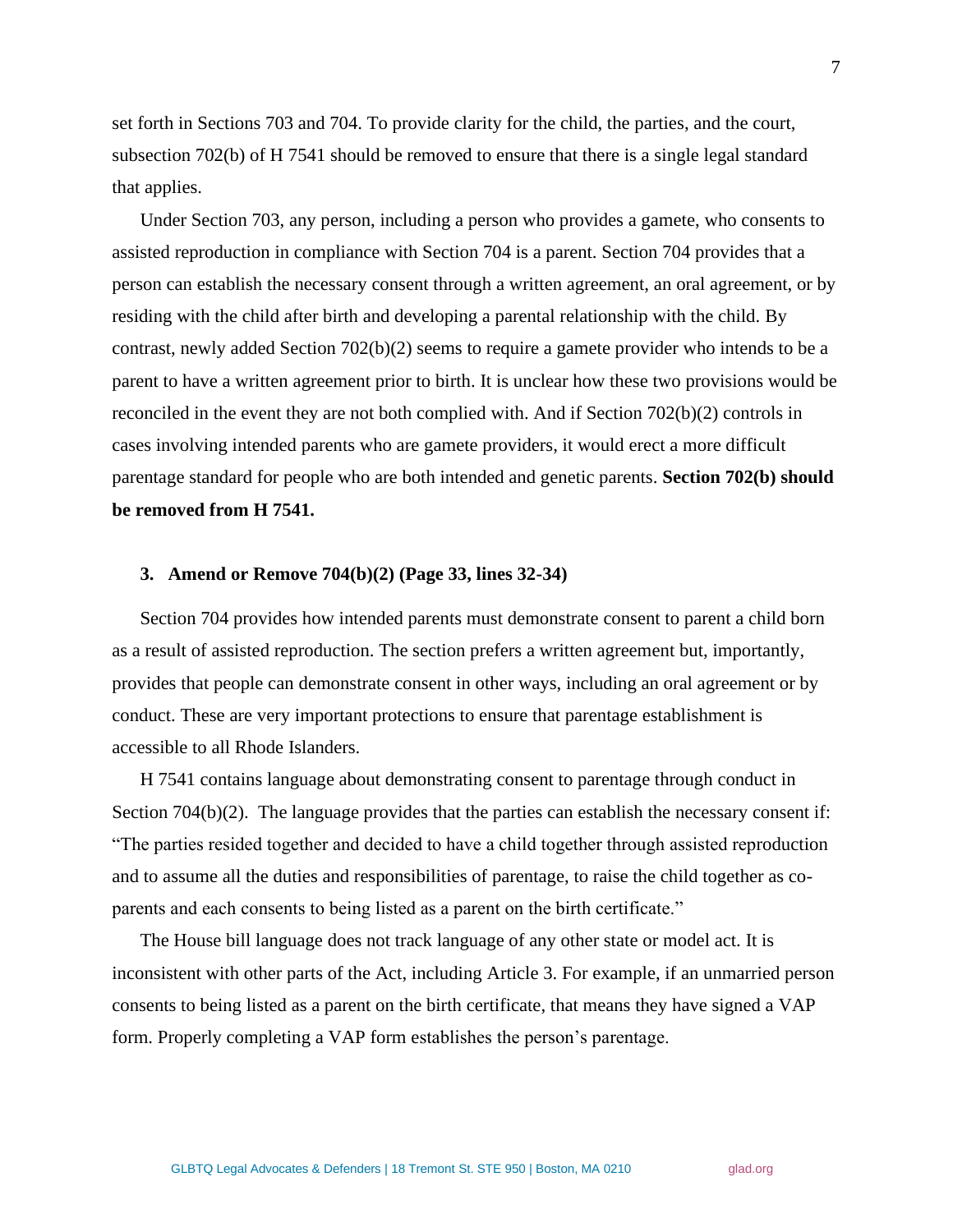**Our suggestion is that Section 704(b)(2) be amended to track Vermont law.** The Vermont subsection 704(b)(2) reads as follows: "the person resided with the child after birth and undertook to develop a parental relationship with the child."

#### **Key Amendments regarding parentage through Surrogacy**

## **4. Amend 802(b)(3) (Page 36, Line 32).**

H 7541 adds a citizenship requirement to establishing parentage through surrogacy as follows: "At least one of the intended parties (sic - parents) shall be a citizen of the United States."

No other state statute requires one party, let alone one intended parent, be a United States citizen in order to create a family though surrogacy. A citizenship requirement unconstitutionally discriminates against people who reside in Rhode Island in violation equal protection principles.<sup>4</sup> For example, the law cannot bar a professor at a R.I. university who is not a U.S. citizen but who is a resident of Rhode Island from being a parent through surrogacy consistently with equal protection. All Rhode Island residents should be able to have equal access to the various routes to parentage under the Act and should have equal access to R.I. courts to secure their parental rights.

In a case wherein a resident of a state was denied access to take the state bar exam because she was not a U.S. citizen, the U.S. Supreme Court has held that such a rule violated the Equal Protection Clause of the U.S. Constitution and unconstitutionally discriminated against "resident aliens." See *In re Griffiths*, 413 U.S. 717, 721 (1973) quoting *Graham v. Richardson*, 403 U.S. 365, 372 (1971)("'Classifications based on alienage, like those based on nationality or race, are inherently suspect and subject to close judicial scrutiny. Aliens as a class are a prime example of a 'discrete and insular' minority for whom such heightened judicial solicitude is appropriate.'")(internal citations omitted). See also *Cherenzia v. Lynch*, 847 A.2d 818, 823 (R.I. 2004)("A legislative classification also is suspect, and therefore subject to strict scrutiny, if the

8

<sup>&</sup>lt;sup>4</sup> The Fourteenth Amendment to the United States Constitution requires that a state provide equal protection to all who reside within its jurisdiction: "No State shall make or enforce any law which shall abridge the privileges or immunities of citizens of the United States; nor shall any State deprive any person of life, liberty, or property, without due process of law; nor deny to any person within its jurisdiction the equal protection of the laws."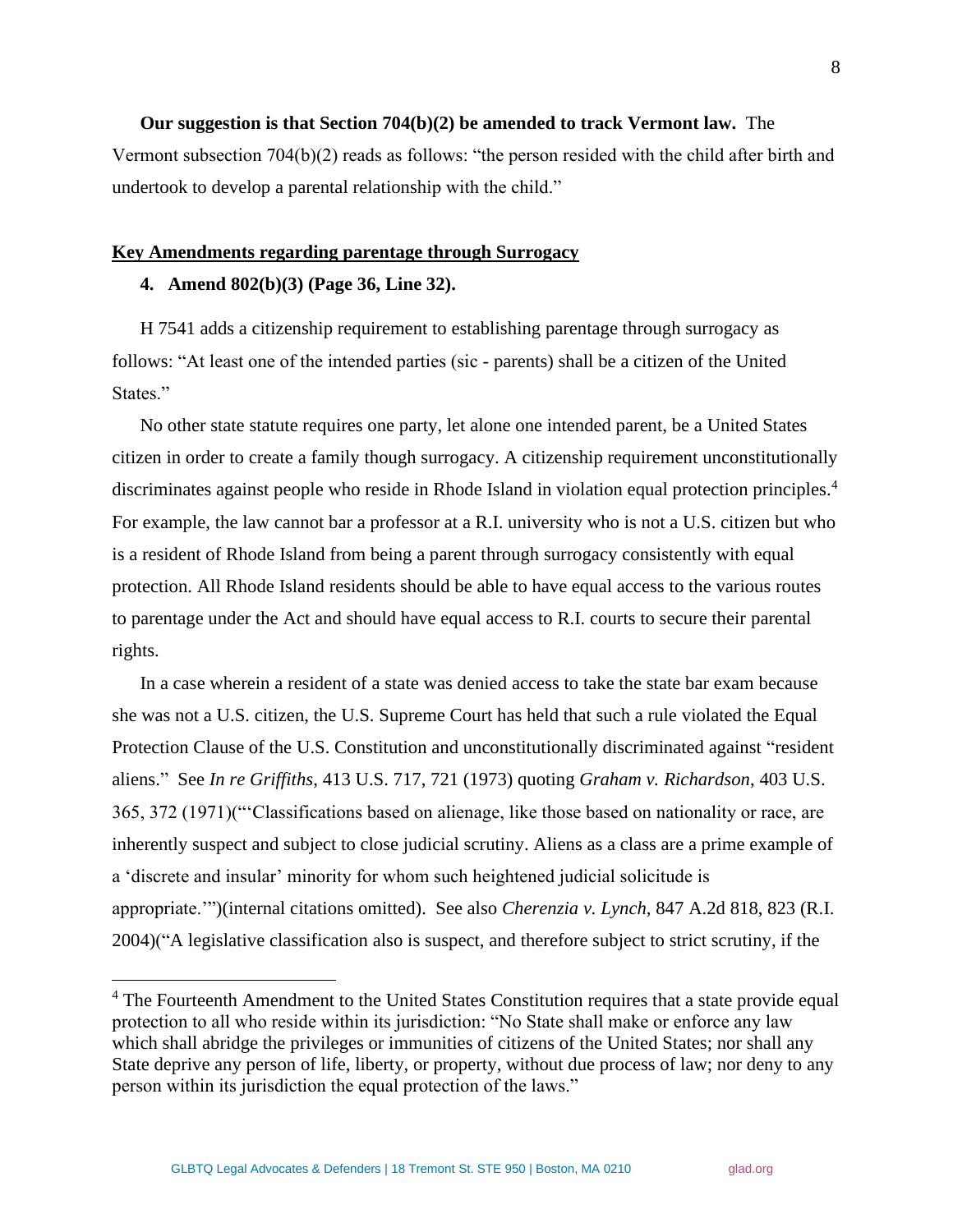act in question discriminates based on 'race, alienage, or national origin.'") (internal citations omitted). In short, All Rhode Island residents should be able to have equal access to the various routes to parentage under the Act and should have equal access to R.I. courts to secure their parental rights.

Vermont and Maine require that one party resides in the state. The UPA 2017 provision states that either one party resides in the state or that one medical evaluation or procedure occur in the state for there to be jurisdiction. **Our suggestion is that Section 802(b)(3) should read: "At least one of the parties shall be a resident of this state."** 

## **5. Amend Section 804 (Page 39, starting at line 2).**

Section 804 contains provisions that create inequalities and inconsistencies that will lead to vulnerabilities in for those who bring children into their families through surrogacy. For example:

- H 7541 differentiates between intended parents who have contributed genetic material to their children and those who have not, which cuts at the whole concept of protecting those who deliberately plan to bring a child into their family. The current proposal requires parents who are not genetically related to their children born through surrogacy to establish parentage through the Family Court alone, rather than have the option to proceed in either the Superior Court or the Family Court, as other parents have. This differentiation based on genetic tie undermines a basic premise of the Act, which is to treat children equally based on the circumstances of their birth. Whether an intended parent is genetically related to their child has no legal relevance in the surrogacy context, and there should be no distinction between these similarly situated parents.
- The House language also differentiates between parentage orders based on whether they are sought before or after birth, and allows concurrent jurisdiction between the Family Court and Superior Court only for pre-birth parentage orders. This change could create confusion and inefficiency. For example, what if an action is commenced 3 months before a child's due date but, due to a premature delivery, the baby is born before the final judgment is issued? The House bill would create confusion and uncertainty for this family about which court has jurisdiction. It might be appropriate for disputes about